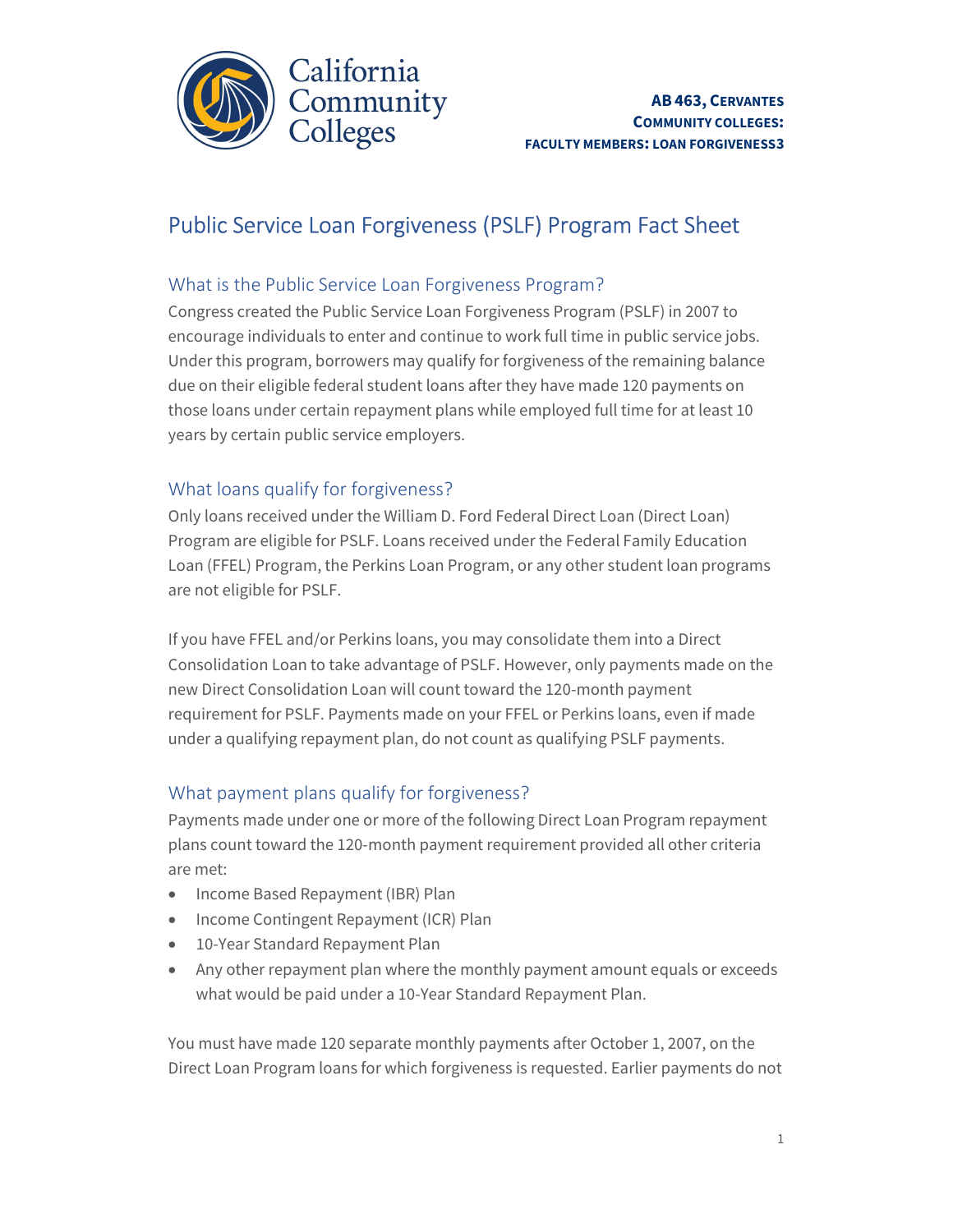

 count toward meeting this requirement. Each of the 120 monthly payments must be made for the full scheduled installment amount within 15 days of the due date.

Ì J .<br>.  $\overline{a}$ **IMPORTANT NOTE:** The PSLF Program provides for forgiveness of the remaining balance of a borrower's eligible loans after the borrower has made 120 qualifying payments on those loans. In general, only borrowers who are making reduced monthly payments through the Direct Loan Income Contingent or Income Based repayment plans will have a remaining balance after making 120 payments on a loan. Since the 10-Year Standard Repayment Plan requires you to fully pay off your loan within ten years (120 monthly payments), you will not have any remaining loan balance to be forgiven if you make all of your 120 required payments under a 10-Year Standard Repayment Plan. The 10-year Standard Plan is included as an eligible repayment plan for PSLF purposes so that borrowers may receive credit toward the required 120 PSLF payments for payments they may have made under this plan before switching to either IBR or ICR plans or after leaving IBR or ICR plans.

### What kinds of employment qualify?

 Qualifying employment is any full time employment (generally, as determined by the employer) with a federal, state, or local government agency, entity, or organization or a non-profit organization that has been designated as tax-exempt by the Internal Revenue Service. The type or nature of employment with the organization does not matter for PSLF purposes. Additionally, the type of services that these public service organizations provide does not matter for PSLF purposes.

## When may I apply?

 Borrowers may not apply for loan forgiveness until after they have made 120 separate monthly qualifying loan payments while being employed full time at a qualifying public service organization, and only payments made after October 1, 2007, count toward the required 120 separate, monthly payments. The earliest date that any borrower will be eligible to apply for PSLF is October 2017.

### What are the application requirements?

 Prospective applicants must meet and maintain the following requirements for loan forgiveness under the PSLF Program:

You must not be in default on the loans for which forgiveness is requested.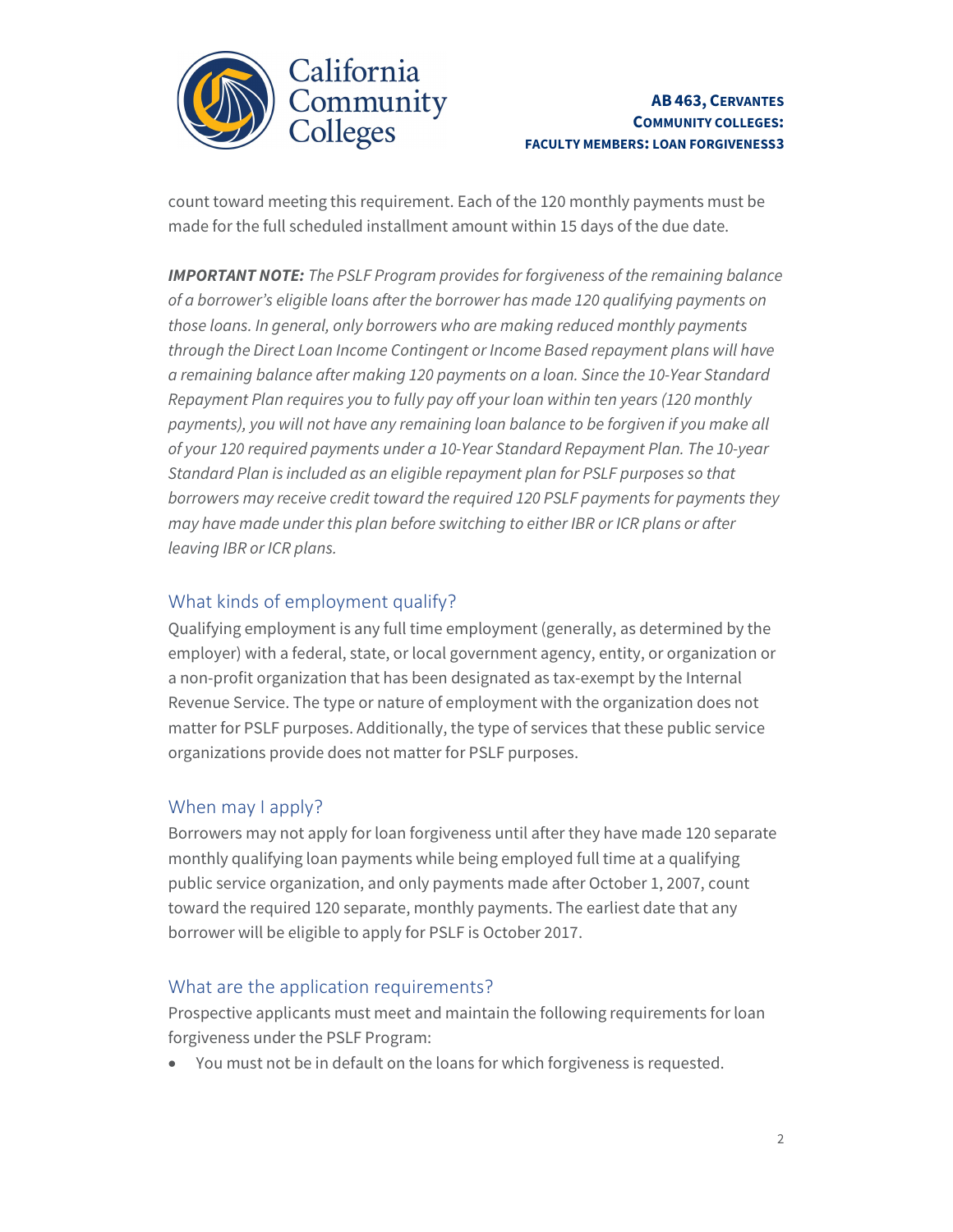

 You must be employed full time by a public service organization when making each of the required 120 monthly loan payments at the time you apply for loan forgiveness; and at the time the remaining balance on your eligible loans is forgiven.

#### How can I track my progress?

Public Service Loan Forgiveness form <www.studentaid.ed.gov/publicservice> and a process to help you monitor your progress toward making the 120 qualifying payments necessary to apply for PSLF. You should complete the form, including your employer's certification of employment, and submit it to FedLoan Servicing, the PSLF servicer, at the address listed in Section 6 of the Employment Certification form. The U.S. Department of Education has created the Employment Certification for

 The form allows you to get your employer's certification of employment while you are still employed at that organization or shortly after leaving. The process allows you to receive confirmation of qualifying employment and Direct Loan payment eligibility. You may also submit the form less frequently than annually to cover more than one year's employment or for more than one employer.

# Is the Employment Certification for Public Service Loan Forgiveness form required?

 While use of the form and process is not required, it will help you keep track of your progress toward meeting the PSLF eligibility requirements. If you do not periodically submit the form, you will still be required to submit a form for each qualifying employer at the time you apply for forgiveness and when forgiveness is granted.

# Frequently Asked Questions

 she/he count those payments toward the 120 required payments? Q1: If an individual has been making payments since 'before' 2007 (e.g. 2005) can

**A1:** No. Only payments made on or after October 1, 2007, when the program began may be counted towards the required 120 payments.

**Scenario 1:** Bob started making payments on his student loan in October 2005 while working for Metropolitan Life Insurance Company. Bob was hired by FSIS in October 2009. He made 48 payments while employed with Metropolitan but none of those